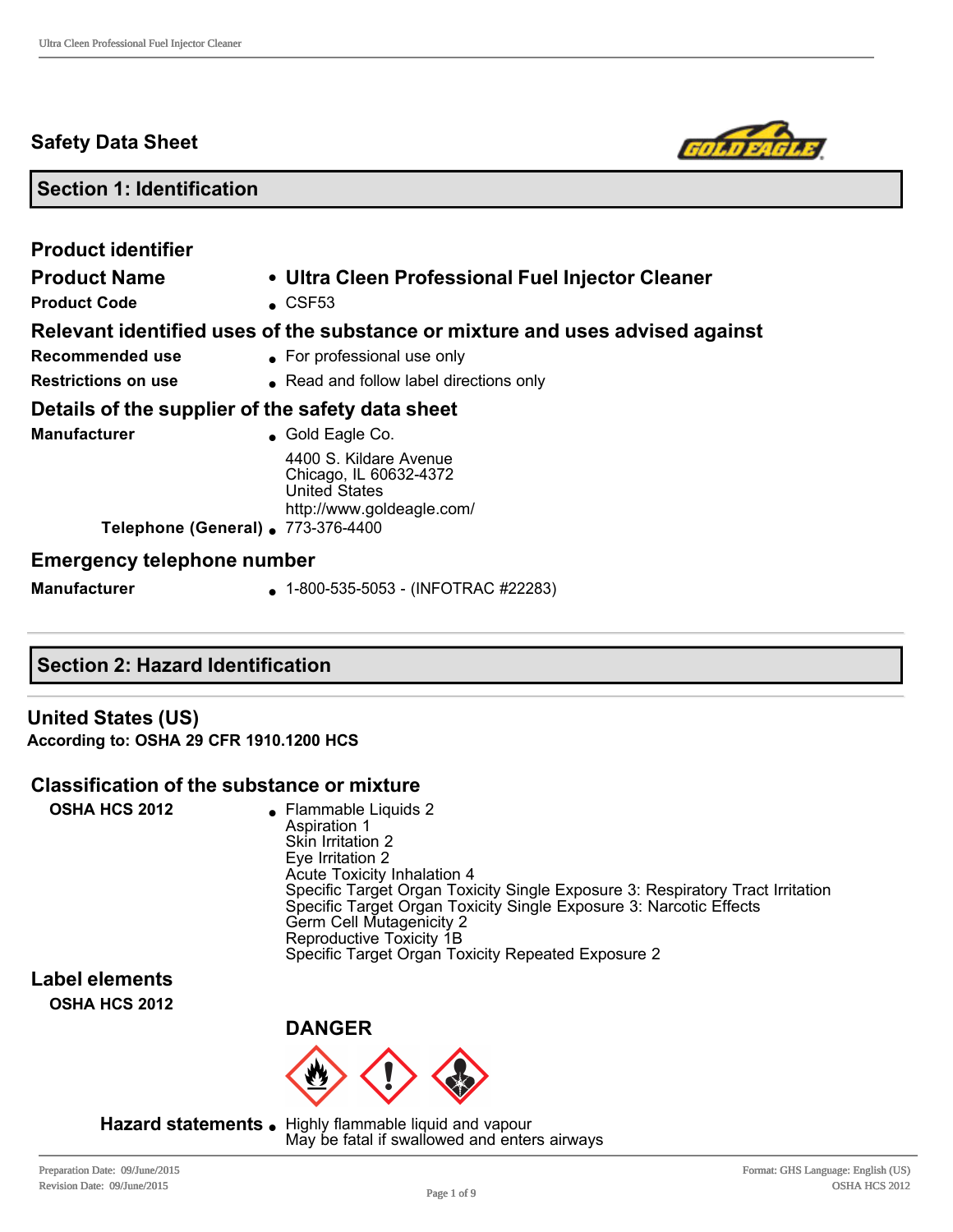|                                 | Causes skin irritation<br>Causes serious eye irritation                                                                |
|---------------------------------|------------------------------------------------------------------------------------------------------------------------|
|                                 | Harmful if inhaled                                                                                                     |
|                                 | May cause respiratory irritation                                                                                       |
|                                 | May cause drowsiness or dizziness                                                                                      |
|                                 | Suspected of causing genetic defects.<br>May damage fertility or the unborn child.                                     |
|                                 | May cause damage to organs through prolonged or repeated exposure.                                                     |
| <b>Precautionary statements</b> |                                                                                                                        |
|                                 | <b>Prevention</b> • Obtain special instructions before use.                                                            |
|                                 | Do not handle until all safety precautions have been read and understood.                                              |
|                                 | Keep away from heat, sparks, open flames and/or hot surfaces. - No smoking.<br>Keep container tightly closed.          |
|                                 | Ground and/or bond container and receiving equipment.                                                                  |
|                                 | Use explosion-proof electrical/ventilating/lighting/equipment.                                                         |
|                                 | Use only non-sparking tools.                                                                                           |
|                                 | Take precautionary measures against static discharge.                                                                  |
|                                 | Do not breathe mists, vapours, and/or spray.<br>Wash thoroughly after handling.                                        |
|                                 | Use only outdoors or in a well-ventilated area.                                                                        |
|                                 | Wear protective gloves/protective clothing/eye protection/face protection.                                             |
|                                 | <b>Response</b> . In case of fire: Use appropriate media for extinction.                                               |
|                                 | IF INHALED: Remove victim to fresh air and keep at rest in a position comfortable for                                  |
|                                 | breathing.                                                                                                             |
|                                 | Call a POISON CENTER or doctor/physician if you feel unwell.                                                           |
|                                 | If on skin: Wash with plenty of water.<br>Take off contaminated clothing and wash before reuse.                        |
|                                 | Specific treatment, see supplemental first aid information.                                                            |
|                                 | If skin irritation occurs: Get medical advice/attention.                                                               |
|                                 | IF IN EYES: Rinse cautiously with water for several minutes. Remove contact lenses,                                    |
|                                 | if present and easy to do. Continue rinsing.                                                                           |
|                                 | If eye irritation persists: Get medical advice/attention.                                                              |
|                                 | IF SWALLOWED: Immediately call a POISON CENTER or doctor/physician.<br>Do NOT induce vomiting.                         |
|                                 | IF exposed or concerned: Get medical advice/attention.                                                                 |
|                                 | Storage/Disposal . Store in a well-ventilated place. Keep container tightly closed.                                    |
|                                 | Keep cool.                                                                                                             |
|                                 | Store locked up.                                                                                                       |
|                                 | Dispose of content and/or container in accordance with local, regional, national, and/or<br>international regulations. |
|                                 | <b>Supplemental information.</b> $0 - 15$ percent of this product consists of an ingredient of unknown toxicity.       |
| <b>Other hazards</b>            |                                                                                                                        |
| <b>OSHA HCS 2012</b>            | Under United States Regulations (29 CFR 1910.1200 - Hazard Communication                                               |
|                                 | Standard), this product is considered hazardous.                                                                       |

## **Other information**



# **Section 3 Composition/Information on Ingredients**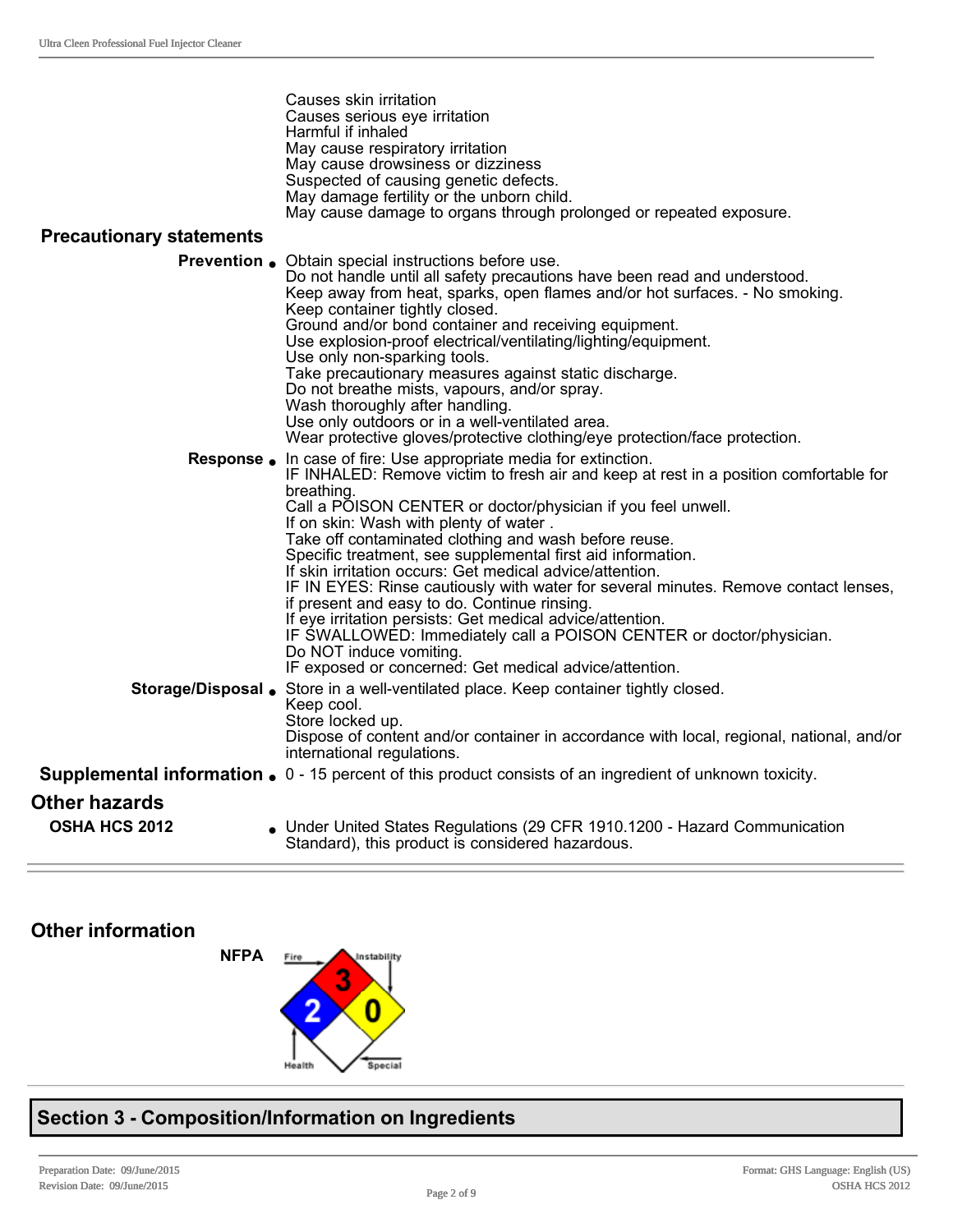## **Substances**

 $\bullet$  Material does not meet the criteria of a substance.

## **Mixtures**

| <b>Composition</b>   |                    |                     |            |                                                                                |
|----------------------|--------------------|---------------------|------------|--------------------------------------------------------------------------------|
| <b>Chemical Name</b> | <b>Identifiers</b> | $\frac{0}{0}$       |            | LD50/LC50 Classifications According to Regulation/Directive                    |
| Xylene               | CAS: 1330-         | 0% TO               | <b>NDA</b> | OSHA HCS 2012: Flam. Liq. 3; Acute Tox. 4 (lnhl); Skin Irrit. 2; Eye Irrit. 2; |
|                      | $20 - 7$           | 60%                 |            | Repr. 1B (Inhl); STOT SE 3: Narc.; STOT SE 3: Resp. Irrit.                     |
| Isopropyl alcohol    | $CAS:67-63-0$      | 0% TO               | <b>NDA</b> | <b>OSHA HCS 2012:</b> Flam. Lig. 2; Eye Irrit. 2; Muta. 2; Repr. 2; STOT SE 3: |
|                      |                    | 25%                 |            | Narc.; STOT SE 3: Resp. Irrit.; STOT RE 2 (Eyes, Inhl)                         |
| 2-Pentanone, 4-      | CAS: 123-42-       | 0% TO<br><b>NDA</b> |            | OSHA HCS 2012: Flam. Liq. 3; STOT SE 3: Narc.; Eye Irrit. 2; Asp. Tox. 1       |
| hydroxy-4-methyl-    |                    | 15%                 |            |                                                                                |

## **Section 4: First-Aid Measures**

## **Description of first aid measures**

| <b>Inhalation</b>                                           | • Call a physician or poison control center immediately. If not breathing, give artificial<br>respiration. IF INHALED: If breathing is difficult, remove victim to fresh air and keep at<br>rest in a position comfortable for breathing. |  |
|-------------------------------------------------------------|-------------------------------------------------------------------------------------------------------------------------------------------------------------------------------------------------------------------------------------------|--|
| <b>Skin</b>                                                 | • Remove clothing and wash thoroughly before use. IF ON SKIN: Wash with plenty of<br>soap and water. If skin irritation occurs: Get medical advice/attention.                                                                             |  |
| Eye                                                         | • IF IN EYES: Rinse cautiously with water for several minutes. Remove contact lenses,<br>if present and easy to do. Continue rinsing. If eye irritation persists: Get medical<br>advice/attention.                                        |  |
| Ingestion                                                   | • Call a physician or poison control center immediately. If swallowed, do not induce<br>vomiting: seek medical advice immediately and show this container or label.                                                                       |  |
| Most important symptoms and effects, both acute and delayed |                                                                                                                                                                                                                                           |  |

• Refer to Section 11 - Toxicological Information.

## **Indication of any immediate medical attention and special treatment needed**

| <b>Section 5: Fire-Fighting Measures</b> |                                                                                                                                                                                                                                                                                                                                                                                                                |  |  |  |
|------------------------------------------|----------------------------------------------------------------------------------------------------------------------------------------------------------------------------------------------------------------------------------------------------------------------------------------------------------------------------------------------------------------------------------------------------------------|--|--|--|
| <b>Extinguishing media</b>               |                                                                                                                                                                                                                                                                                                                                                                                                                |  |  |  |
|                                          | <b>Suitable Extinguishing Media .</b> LARGE FIRES: Dry chemical, CO2, alcohol-resistant foam or water spray.<br>SMALL FIRES: CO2 (except for Cyanides), dry chemical, dry sand, alcohol-resistant<br>foam.                                                                                                                                                                                                     |  |  |  |
| <b>Unsuitable Extinguishing</b><br>Media | • No data available.                                                                                                                                                                                                                                                                                                                                                                                           |  |  |  |
| <b>Firefighting Procedures</b>           | As an immediate precautionary measure, isolate spill or leak area for at least 50<br>meters (150 feet) in all directions.<br>Contact may irritate or burn skin and eyes.<br>Fire fighters should wear complete protective clothing including self-contained<br>breathing apparatus.<br>Keep out of low areas.<br>Keep unauthorized personnel away.<br>Stay upwind.<br>Ventilate closed spaces before entering. |  |  |  |
|                                          | Spocial hazarde arising from the substance or mixture                                                                                                                                                                                                                                                                                                                                                          |  |  |  |

#### **Special hazards arising from the substance or mixture**

**Unusual Fire and Explosion** • Flame may be invisible.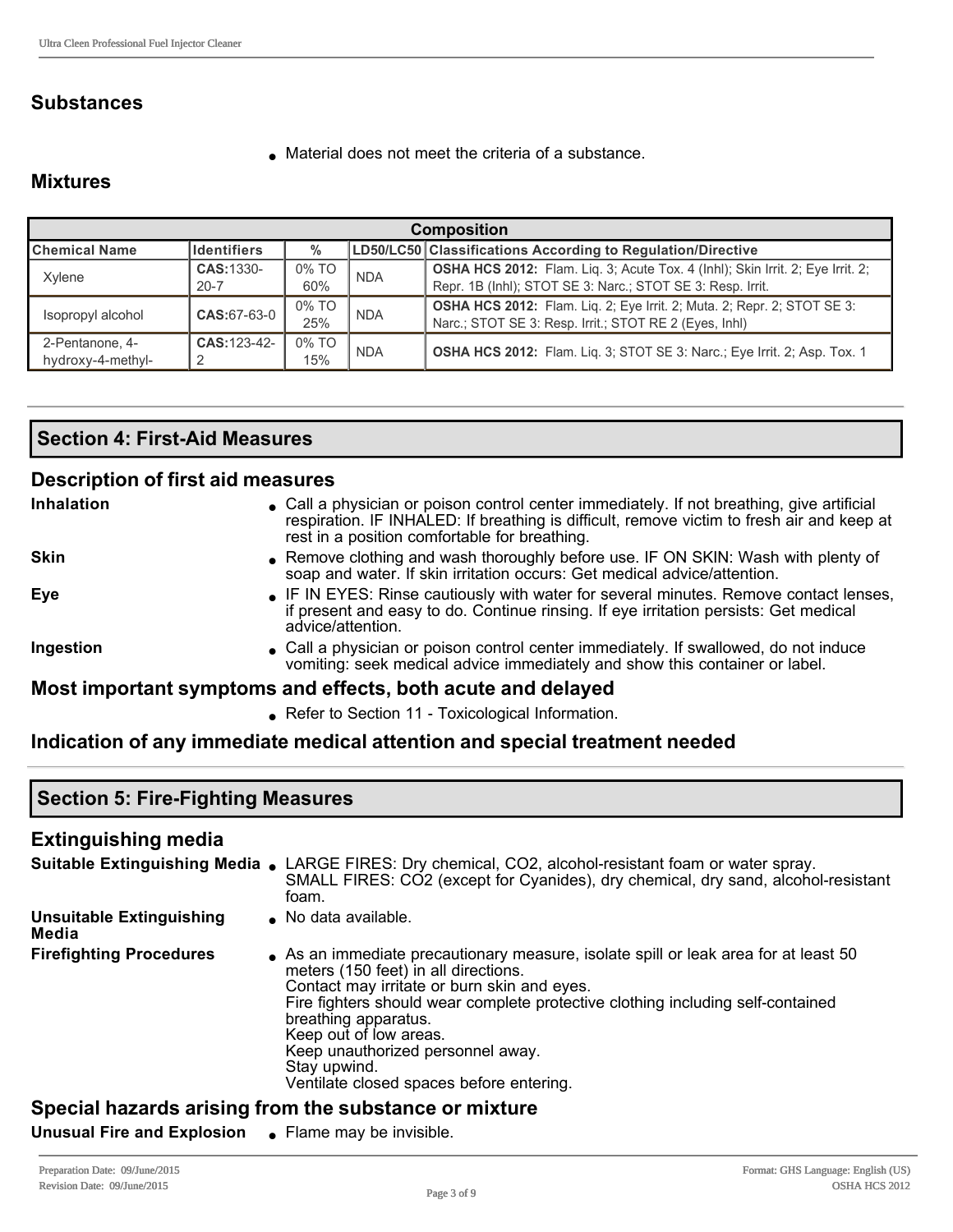| Hazards                                        | HIGHLY FLAMMABLE: Will be easily ignited by heat, sparks or flames.<br>Runoff may create fire or explosion hazard. |
|------------------------------------------------|--------------------------------------------------------------------------------------------------------------------|
| <b>Hazardous Combustion</b><br><b>Products</b> | • Vapor explosion hazard indoors, outdoors or in sewers.                                                           |
| <b>Advice for firefighters</b>                 | Fine Colebrate ale estable concernational contractive adaptation in also dinner and annotational                   |

Fire fighters should wear complete protective clothing including self-contained breathing apparatus.

#### **Personal precautions, protective equipment and emergency procedures**

**Personal Precautions** . Avoid contact with skin, eyes, and clothing. Stay upwind. Ventilate the area before entry. Wear a self-contained breathing apparatus and appropriate Personal Protective Equipment (PPE) Do not walk through spilled material. **Emergency Procedures** . ELIMINATE all ignition sources (no smoking, flares, sparks or flames in immediate area). As an immediate precautionary measure, isolate spill or leak area for at least 100 meters (330 feet) in all directions. Evacuate area. Keep out of low areas. Keep unauthorized personnel away. Stay upwind. Ventilate closed spaces before entering. **Environmental precautions Prevent entry into waterways, sewers, basements or confined areas. Prevent** spreading of vapors through sewers, ventilation systems and confined areas. Runoff from fire control or dilution water may cause pollution. **Methods and material for containment and cleaning up Containment/Clean-up Measures** <sup>l</sup> Absorb or cover with dry earth, sand or other noncombustible material and transfer to containers. All equipment used when handling the product must be grounded. A vapor suppressing foam may be used to reduce vapors. Dike far ahead of spill; use dry sand to contain the flow of material. Do not flush to sewer or allow to enter waterways. Use appropriate Personal Protective Equipment (PPE) Use non-sparking equipment when picking up flammable spill.

## **Section 7 Handling and Storage**

#### **Precautions for safe handling**

Handling **letting Reep away from fire - No Smoking. Keep away from heat and sparks. Avoid contact and sparks. Avoid contact** with skin, eyes, and clothing. Do not breathe (dust, vapor or spray mist) Use only in well ventilated areas.

#### **Conditions for safe storage, including any incompatibilities**

**Storage lace in American Cheep away from fire.** Store in a well-ventilated place. Keep container tightly closed. Store below 150 F. Store in a well-ventilated place. Keep container tightly closed.

## **Section 8 Exposure Controls/Personal Protection**

#### **Control parameters**

| <b>Exposure Limits/Guidelines</b>                  |           |                          |                               |                            |
|----------------------------------------------------|-----------|--------------------------|-------------------------------|----------------------------|
|                                                    | ∣Result I | <b>ACGIH</b>             | <b>NIOSH</b>                  | <b>OSHA</b>                |
| 2-Pentanone, 4-<br>hydroxy-4-methyl-<br>(123-42-2) |           | TWAs <b> </b> 50 ppm TWA | 50 ppm TWA; 240 mg/m3 TWA     | 50 ppm TWA; 240 mg/m3 TWA  |
| Isopropyl alcohol                                  |           | TWAs 200 ppm TWA         | 400 ppm TWA: 980 mg/m3 TWA    | 400 ppm TWA; 980 mg/m3 TWA |
| $(67-63-0)$                                        |           | STELs 1400 ppm STEL      | 500 ppm STEL; 1225 mg/m3 STEL | Not established            |
|                                                    |           |                          |                               |                            |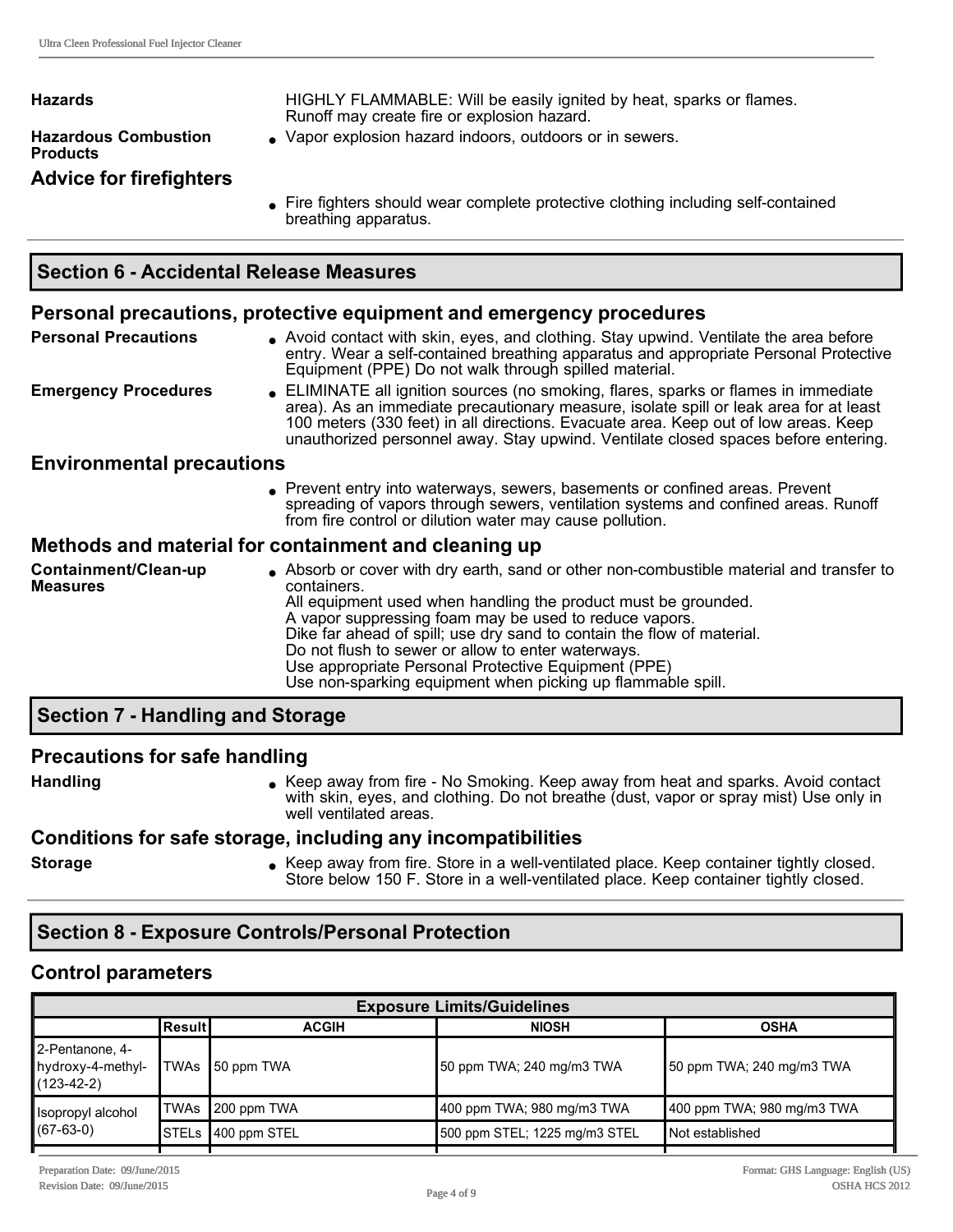| Xylene        | TWAs .       | $\parallel$ 100 ppm TWA | Not established        | 100 ppm TWA; 435 mg/m3 TWA |
|---------------|--------------|-------------------------|------------------------|----------------------------|
| $(1330-20-7)$ | <b>STELs</b> | <b>150 ppm STEL</b>     | <b>Not established</b> | Not established            |

## **Exposure controls**

**Engineering Measures/Controls** • Prevent vapor build up by providing adequate ventilation during and after use. Use only with adequate ventilation to keep exposures (airborne levels of dust, fume, vapor etc) below recommended exposure limits.

### **Personal Protective Equipment**

**Pictograms** 



- **Respiratory Respiratory li** In case of insufficient ventilation, wear suitable respiratory equipment. Follow the OSHA respirator regulations found in 29 CFR 1910.134 or European Standard EN 149. Use a NIOSH/MSHA or European Standard EN 149 approved respirator if exposure limits are exceeded or symptoms are experienced.
- **Eye/Face a l** Wear safety glasses.
- 

- Hands **Mands lands lands lands lands lands lands lands lands lands lands lands lands lands lands lands lands lands lands lands lands lands lands lands lands lands lands**
- **Skin/Body lace in Wear protective gloves/protective clothing/eye protection/face protection.**

**General Industrial Hygiene Considerations Environmental Exposure Controls**

- <sup>l</sup> Avoid contact with skin and eyes. Wash hands before eating, drinking, or smoking. Handle in accordance with good industrial hygiene and safety practice.
- <sup>l</sup> Controls should be engineered to prevent release to the environment, including procedures to prevent spills, atmospheric release and release to waterways. Follow best practice for site management and disposal of waste.

## **Section 9 Physical and Chemical Properties**

## **Information on Physical and Chemical Properties**

| <b>Material Description</b>       |                                                    |                         |                                              |  |
|-----------------------------------|----------------------------------------------------|-------------------------|----------------------------------------------|--|
| Physical Form                     | Liquid                                             | Appearance/Description  | Water white to pale yellow solvent<br>blend. |  |
| Color                             | Water-white to pale yellow.                        | Odor                    | No data available                            |  |
| Odor Threshold                    | No data available                                  |                         |                                              |  |
| <b>General Properties</b>         |                                                    |                         |                                              |  |
| <b>Boiling Point</b>              | 160 F(71.1111 C)                                   | <b>Melting Point</b>    | No data available                            |  |
| Decomposition Temperature         | No data available                                  | pH                      | No data available                            |  |
| Specific Gravity/Relative Density | $= 0.86$ Water=1                                   | <b>Water Solubility</b> | Appreciable 10 to 99 %                       |  |
| <b>Viscosity</b>                  | 3 Centistoke (cSt, cS) or mm2/sec<br>@ 40 C(104 F) |                         |                                              |  |
| Volatility                        |                                                    |                         |                                              |  |
| Vapor Pressure                    | No data available                                  | <b>Vapor Density</b>    | No data available                            |  |
| <b>Evaporation Rate</b>           | No data available                                  | VOC (Wt.)               | 100 %                                        |  |
| VOC (Vol.)                        | 100 %                                              | Volatiles (Wt.)         | 100 %                                        |  |
| Volatiles (Vol.)                  | 100 %                                              |                         |                                              |  |
| Flammability                      |                                                    |                         |                                              |  |
| Flash Point                       | 54 C(129.2 F) TOC (Tagliabue<br>Open Cup)          | UEL                     | No data available                            |  |
| LEL                               | No data available                                  | Autoignition            | No data available                            |  |
| Flammability (solid, gas)         | No data available                                  |                         |                                              |  |

## **Section 10: Stability and Reactivity**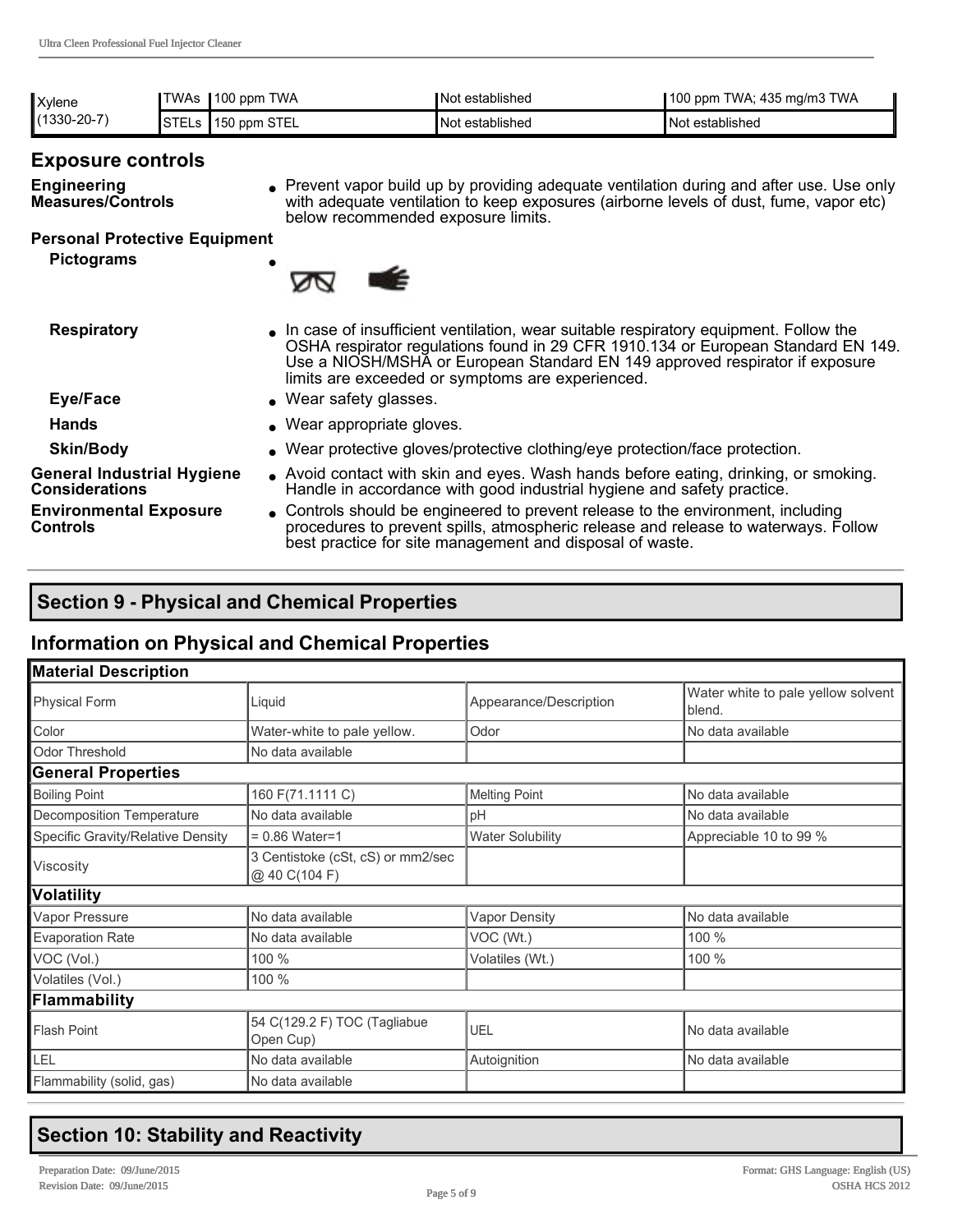| <b>Reactivity</b>                         |                                                                                                                                                    |
|-------------------------------------------|----------------------------------------------------------------------------------------------------------------------------------------------------|
|                                           | No dangerous reaction known under conditions of normal use.                                                                                        |
| <b>Chemical stability</b>                 |                                                                                                                                                    |
|                                           | • Stable under normal temperatures and pressures.                                                                                                  |
| <b>Possibility of hazardous reactions</b> |                                                                                                                                                    |
|                                           | Hazardous polymerization will not occur.                                                                                                           |
| <b>Conditions to avoid</b>                |                                                                                                                                                    |
|                                           | Keep away from heat, sparks, and flame. Store below 150 F. Do not apply heat or<br>flame to container. Keep separate from strong oxidizing agents. |
| Incompatible materials                    |                                                                                                                                                    |
|                                           | $\bullet$ Strong oxidants.                                                                                                                         |
| Hazardous decomposition products          |                                                                                                                                                    |
|                                           | • Carbon dioxide and carbon monoxide under incomplete combustion.                                                                                  |

# **Section 11 Toxicological Information**

## **Information on toxicological effects**

|                                                        | <b>Components</b>   |                                                                                                                                                                                                                                                                                                                                                                                                                                                                                                                                                                                                                                                                                                                                                                                                                                                                                                                                                                                                                                                                                                                                                                                                                                                                                                                                                                                                                                                                    |  |  |  |
|--------------------------------------------------------|---------------------|--------------------------------------------------------------------------------------------------------------------------------------------------------------------------------------------------------------------------------------------------------------------------------------------------------------------------------------------------------------------------------------------------------------------------------------------------------------------------------------------------------------------------------------------------------------------------------------------------------------------------------------------------------------------------------------------------------------------------------------------------------------------------------------------------------------------------------------------------------------------------------------------------------------------------------------------------------------------------------------------------------------------------------------------------------------------------------------------------------------------------------------------------------------------------------------------------------------------------------------------------------------------------------------------------------------------------------------------------------------------------------------------------------------------------------------------------------------------|--|--|--|
| 2-Pentanone,<br>4-hydroxy-4-<br>methyl- (0%<br>TO 15%) | $123 -$<br>$42 - 2$ | Acute Toxicity: Ingestion/Oral-Rat LD50 • 2520 mg/kg; Behavioral:Tremor; Behavioral:Convulsions or effect on<br>seizure threshold; Liver:Other changes; Inhalation-Human TCLo · 1900 mg/m <sup>3</sup> ; Lungs, Thorax, or<br>Respiration:Respiratory depression; Inhalation-Rat TCLo · 100000 mg/m <sup>3</sup> 20 Minute(s); Sense Organs and Special<br>Senses: Eye: Conjunctive irritation; Behavioral: Somnolence (general depressed activity); Skin-Rabbit LD50 .<br>13500 mg/kg;<br>Irritation: Eye-Human • 100 ppm 15 Minute(s); Skin-Rabbit • 500 mg-Open • Mild irritation;<br>Multi-dose Toxicity: Inhalation-Rat TCLo · 4494 mg/m <sup>3</sup> 6 Week(s)-Intermittent; Kidney, Ureter, and Bladder: Changes in<br>tubules (including acute renal failure, acute tubular necrosis); Blood:Pigmented or nucleated red blood<br>cells; Nutritional and Gross Metabolic: Gross Metabolite Changes: Weight loss or decreased weight<br>gain; Inhalation-Rat TCLo · 1000 mg/m <sup>3</sup> 60 Day(s)-Intermittent; Cardiac: Arrhythmias (including changes in<br>conduction)                                                                                                                                                                                                                                                                                                                                                                                 |  |  |  |
| Xylene (0%<br>TO 60%)                                  | 1330-<br>$20 - 7$   | Acute Toxicity: Ingestion/Oral-Rat LD50 · 4300 mg/kg; Liver:Other changes; Kidney, Ureter, and Bladder:Other<br>changes; Inhalation-Rat LC50 • 5000 ppm 4 Hour(s); Inhalation-Man LCLo • 10000 ppm 6 Hour(s); Behavioral:General<br>anesthetic; Lungs, Thorax, or Respiration:Cyanosis; Blood:Other changes; Inhalation-Human TCLo • 200 ppm; Sense<br>Organs and Special Senses: Olfaction: Other changes; Sense Organs and Special Senses: Eye: Conjunctive<br> irritation; Lungs, Thorax, or Respiration: Other changes; Skin-Rabbit LD50 • >1700 mg/kg;<br>Irritation: Eye-Rabbit • 5 mg 24 Hour(s) • Severe irritation; Skin-Rabbit • 500 mg 24 Hour(s) • Moderate irritation;<br><b>Reproductive:</b> Inhalation-Rabbit TCLo • 1 g/m <sup>3</sup> 24 Hour(s)(7-20D preg); Reproductive Effects: Effects on<br>Fertility: Abortion; Inhalation-Rat TCLo · 50 mg/m <sup>3</sup> 6 Hour(s)(1-21D preg); Reproductive Effects: Effects on Fertility: Post-<br>implantation mortality; Reproductive Effects: Effects on Embryo or Fetus: Fetotoxicity (except death, e.g., stunted<br>fetus); Reproductive Effects: Specific Developmental Abnormalities: Craniofacial (including nose and tongue)                                                                                                                                                                                                                                                                |  |  |  |
| Isopropyl<br>alcohol (0%<br>TO 25%)                    | 67-<br>63-0         | Acute Toxicity: Ingestion/Oral-Rat LD50 · 5000 mg/kg; Behavioral:General anesthetic; Inhalation-Rat LC50 · 16000<br>ppm 8 Hour(s); Inhalation-Guinea Pig TCLo • 980 mg/m <sup>3</sup> 24 Hour(s); Sense Organs and Special Senses:Ear:Other;<br>Behavioral:General anesthetic; Lungs, Thorax, or Respiration:Other changes; Skin-Rabbit LD50 · 12800 mg/kg;<br>Irritation: Eye-Rabbit • 100 mg • Severe irritation; Skin-Rabbit • 500 mg • Mild irritation;<br>Multi-dose Toxicity: Inhalation-Mouse TCLo • 5000 ppm 6 Hour(s) 13 Week(s)-Intermittent; Behavioral:Somnolence<br>(general depressed activity); Liver:Changes in liver weight; Blood:Pigmented or nucleated red blood<br>cells; Inhalation-Rat TCLo · 1000 mg/m <sup>3</sup> 6 Hour(s) 4 Week(s)-Intermittent; Sense Organs and Special Senses: Eye: Optic<br>nerve neuropathy; Inhalation-Rat TCLo · 500 mg/m <sup>3</sup> 4 Hour(s) 122 Day(s)-Intermittent; Liver:Multiple effects; Kidney,<br>Ureter, and Bladder. Other changes; Nutritional and Gross Metabolic: Gross Metabolite Changes: Weight loss or<br>decreased weight gain; Inhalation-Rat TCLo · 20 mg/m <sup>3</sup> 24 Hour(s) 90 Day(s)-Continuous; Brain and Coverings: Other<br>degenerative changes; Lungs, Thorax, or Respiration: Other changes; Liver: Multiple effects; Inhalation-Rat TCLo .<br>100 mg/m <sup>3</sup> 4 Hour(s) 17 Week(s)-Intermittent; Kidney, Ureter, and Bladder: Other changes in urine composition; |  |  |  |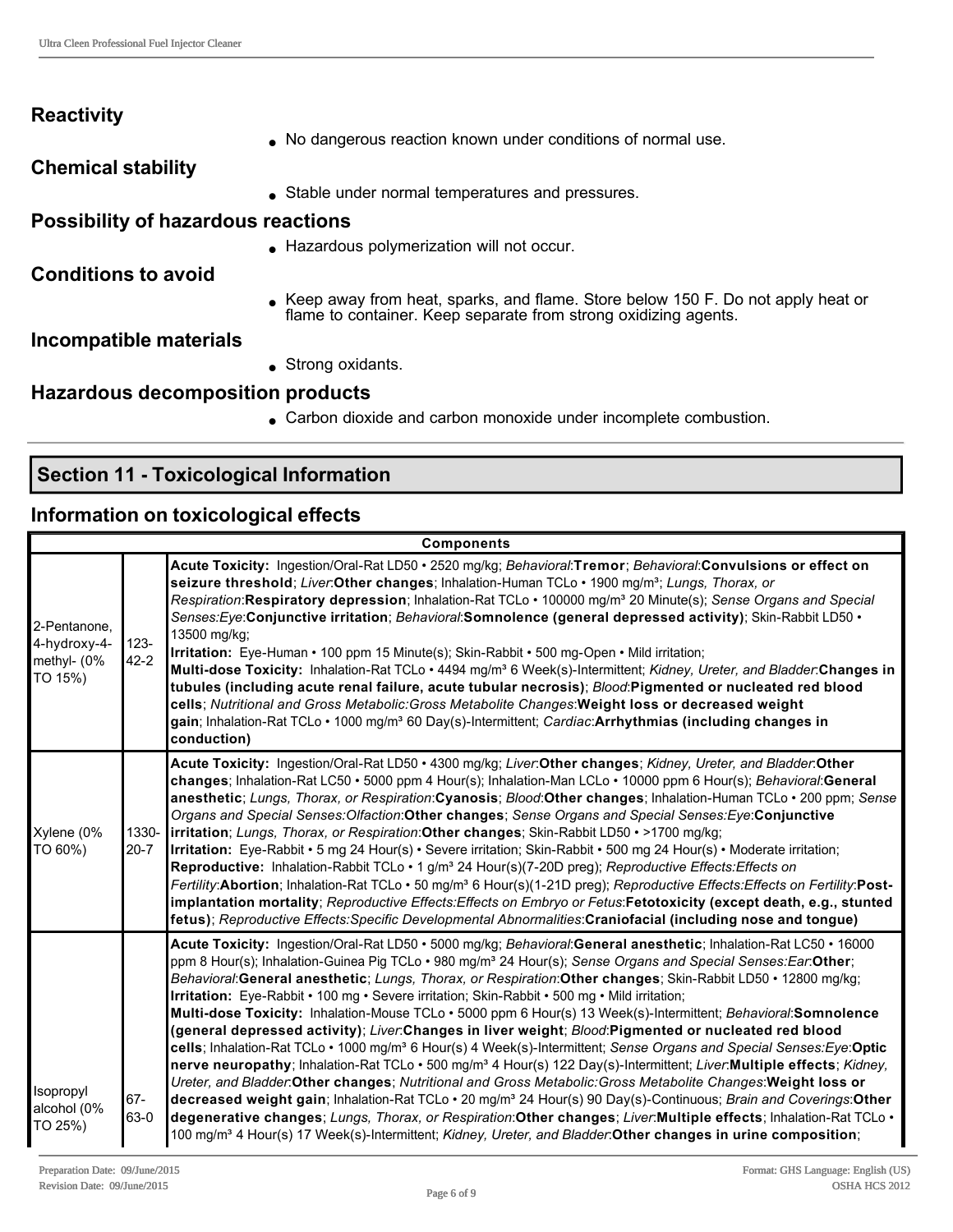*Blood*:**Changes in serum composition (e.g., TP, bilirubin cholesterol)**; *Biochemical:Enzyme inhibition, induction, or change in blood or tissue levels*:**True cholinesterase**;

**Mutagen:** Cytogenetic analysis • Inhalation-Rat • 1030 µg/m<sup>3</sup> 16 Week(s)-Intermittent;

Reproductive: Inhalation-Rat TCLo · 3500 ppm 7 Hour(s)(1-19D preg); *Reproductive Effects:Effects on Embryo or Fetus*:**Fetotoxicity** (except death, e.g., stunted fetus); Inhalation-Rat TCLo • 10000 ppm 7 Hour(s)(1-19D preg); Reproductive Effects: Effects on Fertility: Pre-implantation mortality; Reproductive Effects: Effects on Fertility: Post**implantation mortality**; *Reproductive Effects: Effects on Embryo or Fetus*: Fetal death; Inhalation-Rat TCLo · 7000 ppm 7 Hour(s)(119D preg); *Reproductive Effects:Specific Developmental Abnormalities*:**Musculoskeletal system**

| <b>GHS Properties</b>            | <b>Classification</b>                                                                                                                                                        |  |  |
|----------------------------------|------------------------------------------------------------------------------------------------------------------------------------------------------------------------------|--|--|
| Acute toxicity                   | <b>OSHA HCS 2012 •</b> Acute Toxicity - Inhalation 4 - ATEmix (Inhl) = 7083 ppmV                                                                                             |  |  |
| Aspiration Hazard                | <b>OSHA HCS 2012 • Aspiration 1</b>                                                                                                                                          |  |  |
| <b>Carcinogenicity</b>           | OSHA HCS 2012 . Data lacking                                                                                                                                                 |  |  |
| <b>Germ Cell Mutagenicity</b>    | <b>OSHA HCS 2012 • Germ Cell Mutagenicity 2</b>                                                                                                                              |  |  |
| Skin corrosion/Irritation        | <b>OSHA HCS 2012 •</b> Skin Irritation 2                                                                                                                                     |  |  |
| <b>I</b> Skin sensitization      | <b>OSHA HCS 2012 • Data lacking</b>                                                                                                                                          |  |  |
| <b>ISTOT-RE</b>                  | <b>OSHA HCS 2012 •</b> Specific Target Organ Toxicity Repeated Exposure 2                                                                                                    |  |  |
| ISTOT-SE                         | <b>OSHA HCS 2012 •</b> Specific Target Organ Toxicity Single Exposure 3: Narcotic Effects;<br>Specific Target Organ Toxicity Single Exposure 3: Respiratory Tract Irritation |  |  |
| Toxicity for Reproduction        | <b>OSHA HCS 2012 - Toxic to Reproduction 1B</b>                                                                                                                              |  |  |
| <b>Respiratory sensitization</b> | <b>OSHA HCS 2012 • Data lacking</b>                                                                                                                                          |  |  |
| Serious eye damage/Irritation    | OSHA HCS 2012 . Eye Irritation 2                                                                                                                                             |  |  |

#### **Potential Health Effects**

| <b>Inhalation</b>        |                                                                                                                                                                                                                    |
|--------------------------|--------------------------------------------------------------------------------------------------------------------------------------------------------------------------------------------------------------------|
| Acute (Immediate)        | • May cause respiratory irritation. May affect the central nervous system. Symptoms<br>may include dizziness, drowsiness, lethargy, coma and death. May be harmful.                                                |
| <b>Chronic (Delayed)</b> | No data available                                                                                                                                                                                                  |
| Skin                     |                                                                                                                                                                                                                    |
| Acute (Immediate)        | ■ Causes skin irritation.                                                                                                                                                                                          |
| <b>Chronic (Delayed)</b> | $\bullet$ No data available                                                                                                                                                                                        |
| Eye                      |                                                                                                                                                                                                                    |
| Acute (Immediate)        | • Causes serious eye irritation.                                                                                                                                                                                   |
| <b>Chronic (Delayed)</b> | • No data available                                                                                                                                                                                                |
| Ingestion                |                                                                                                                                                                                                                    |
| Acute (Immediate)        | • May be fatal. Material may be aspirated into lungs during ingestion and/or subsequent<br>vomiting. Aspiration of this material will cause severe lung injury, chemical<br>pneumonitis, pulmonary edema or death. |
| <b>Chronic (Delayed)</b> | No data available                                                                                                                                                                                                  |

## **Section 12 - Ecological Information**

## **Toxicity**

 $\bullet$  No data available

## **Persistence and degradability**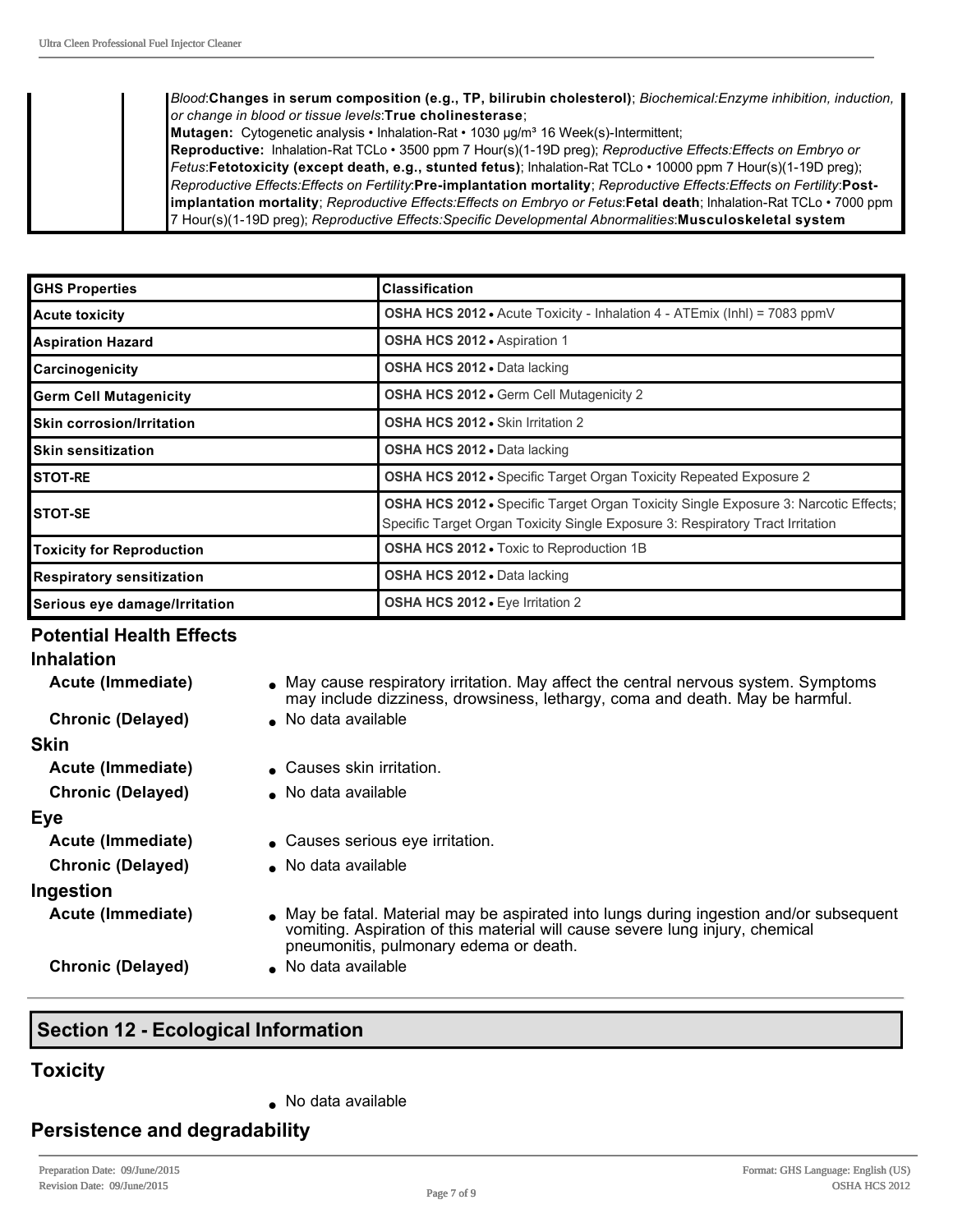$\bullet$  Non-mandatory section - information about this substance not complied for this reason.

#### **Bioaccumulative potential**

• Non-mandatory section - information about this substance not complied for this reason.

**Mobility in Soil**

 $\bullet$  Non-mandatory section - information about this substance not complied for this reason.

## **Other adverse effects**

 $\bullet$  Non-mandatory section - information about this substance not complied for this reason.

## **Section 13 - Disposal Considerations**

#### **Waste treatment methods**

**Product waste label in Andrew Content and/or container in accordance with local, regional, national, and/or content and/or container in accordance with local, regional, national, and/or** international regulations.

**Packaging waste lightly Dispose of content and/or container in accordance with local, regional, national, and/or** international regulations.

## **Section 14 - Transport Information**

|            |            |                         | UN number UN proper shipping name Transport hazard class(es)   Packing group   Environmental hazards |            |            |
|------------|------------|-------------------------|------------------------------------------------------------------------------------------------------|------------|------------|
| <b>DOT</b> | <b>NDA</b> | NDA                     |                                                                                                      |            | <b>NDA</b> |
|            | <b>NDA</b> | <b>Limited Quantity</b> | NDA                                                                                                  | <b>NDA</b> | <b>NDA</b> |

**Special precautions for user** . None specified.

**Transport in bulk according to Annex II of MARPOL 73/78 and the IBC Code**  $\bullet$  No data available

## **Section 15 Regulatory Information**

**Safety, health and environmental regulations/legislation specific for the substance or mixture**

**SARA Hazard Classifications** • Acute, Fire

## **Other Information**

• WARNING: This product contains a chemical known to the State of California to cause cancer, birth defects, or other reproductive harm.

| <b>Section 16 - Other Information</b>       |                                                                                                                                                                                                                                                                                                                                                                                                                                      |  |  |  |
|---------------------------------------------|--------------------------------------------------------------------------------------------------------------------------------------------------------------------------------------------------------------------------------------------------------------------------------------------------------------------------------------------------------------------------------------------------------------------------------------|--|--|--|
| <b>Last Revision Date</b>                   | 09/June/2015                                                                                                                                                                                                                                                                                                                                                                                                                         |  |  |  |
| <b>Preparation Date</b>                     | 09/June/2015                                                                                                                                                                                                                                                                                                                                                                                                                         |  |  |  |
| <b>Disclaimer/Statement of</b><br>Liability | Information presented herein is believed to be factual, as it has been derived from the<br>works and opinions of persons believed to be qualified experts. However, nothing<br>contained in this information is to be taken as warranty or representation for which the<br>Gold Eagle Co. bears legal responsibility. The user should review any<br>recommendations in the specific context of the intended use to determine whether |  |  |  |